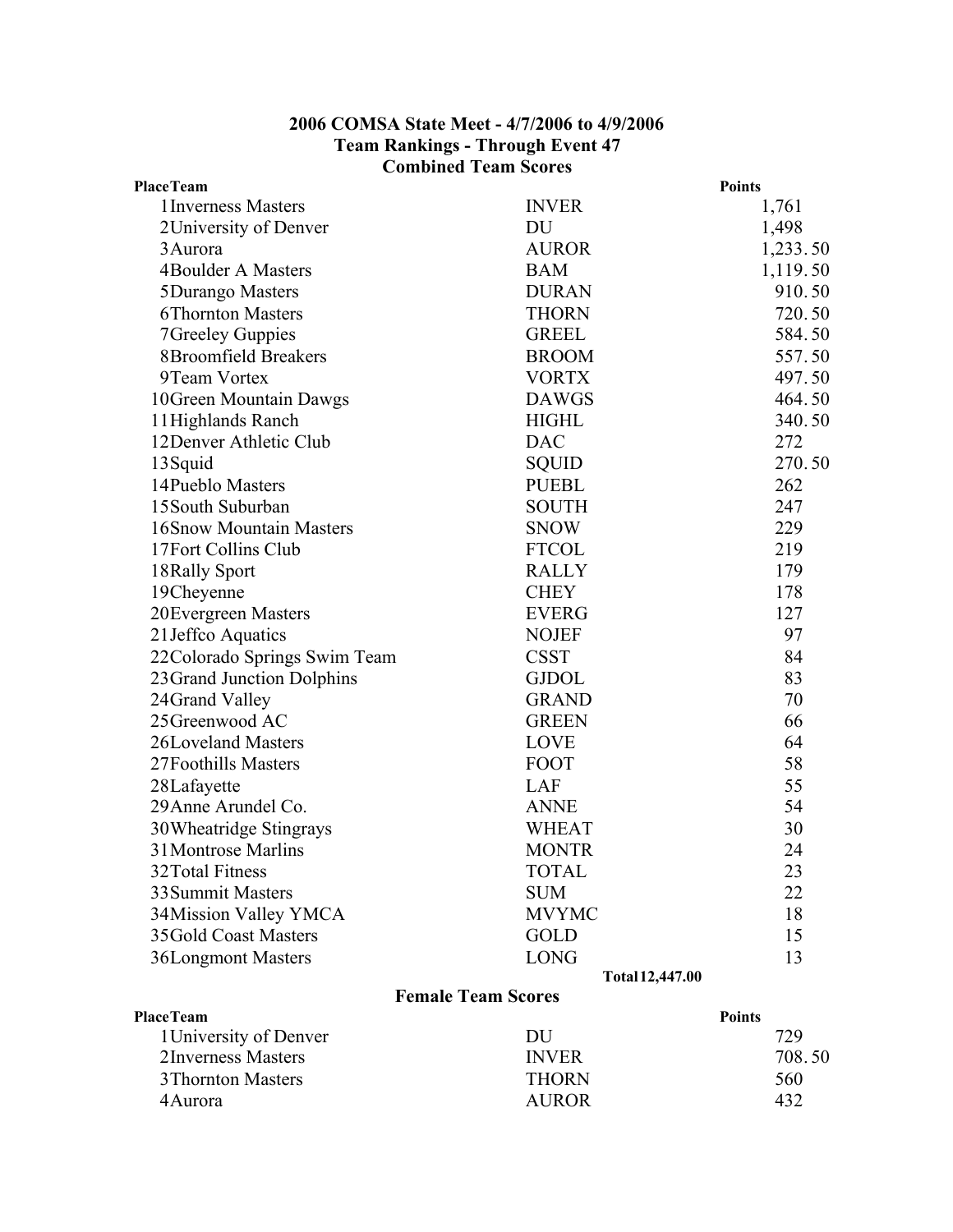| 5Boulder A Masters                                   | <b>BAM</b>                 | 355.50        |
|------------------------------------------------------|----------------------------|---------------|
| 6Green Mountain Dawgs                                | <b>DAWGS</b>               | 315.50        |
| 7Durango Masters                                     | <b>DURAN</b>               | 283.50        |
| 8Greeley Guppies                                     | <b>GREEL</b>               | 259           |
| 9Fort Collins Club                                   | <b>FTCOL</b>               | 219           |
| 10Highlands Ranch                                    | <b>HIGHL</b>               | 205           |
| 11 Snow Mountain Masters                             | <b>SNOW</b>                | 168           |
| 12Rally Sport                                        | <b>RALLY</b>               | 157           |
| 13 Denver Athletic Club                              | <b>DAC</b>                 | 147           |
| 14 South Suburban                                    | <b>SOUTH</b>               | 129           |
| 15 Broomfield Breakers                               | <b>BROOM</b>               | 121           |
| 16Pueblo Masters                                     | <b>PUEBL</b>               | 111           |
| 17Team Vortex                                        | <b>VORTX</b>               | 102           |
| 18Loveland Masters                                   | LOVE                       | 64            |
| 19 Anne Arundel Co.                                  | <b>ANNE</b>                | 54            |
| 20 Jeffco Aquatics                                   | <b>NOJEF</b>               | 50            |
| 21 Colorado Springs Swim Team                        | <b>CSST</b>                | 28            |
| 22Total Fitness                                      | <b>TOTAL</b>               | 23            |
| 23 Summit Masters                                    | <b>SUM</b>                 | 22            |
| 23 Wheatridge Stingrays                              | <b>WHEAT</b>               | 22            |
| 25 Longmont Masters                                  | <b>LONG</b>                | 13            |
|                                                      | Total 5,278.00             |               |
|                                                      | <b>Male Team Scores</b>    |               |
| <b>PlaceTeam</b>                                     |                            | <b>Points</b> |
| 1 Inverness Masters                                  | <b>INVER</b>               | 880.50        |
| 2 Aurora                                             | <b>AUROR</b>               | 735.50        |
| 3 Boulder A Masters                                  | <b>BAM</b><br><b>DU</b>    | 692<br>637    |
| 4 University of Denver                               | <b>DURAN</b>               | 571           |
| 5Durango Masters<br>6Broomfield Breakers             | <b>BROOM</b>               | 410.50        |
| 7Team Vortex                                         | <b>VORTX</b>               | 351.50        |
| 8 Greeley Guppies                                    | <b>GREEL</b>               | 293.50        |
| 9Squid                                               | SQUID                      | 270.50        |
| 10Cheyenne                                           | <b>CHEY</b>                | 178           |
| 11 Pueblo Masters                                    | <b>PUEBL</b>               | 151           |
| 12 Green Mountain Dawgs                              | <b>DAWGS</b>               | 137           |
| 13 Highlands Ranch                                   | <b>HIGHL</b>               | 135.50        |
| 14 Evergreen Masters                                 | <b>EVERG</b>               | 127           |
| 15 Denver Athletic Club                              | <b>DAC</b>                 | 125           |
| 16Thornton Masters                                   | <b>THORN</b>               | 120.50        |
|                                                      |                            |               |
|                                                      |                            |               |
| 17 South Suburban                                    | SOUTH                      | 118           |
| 18Grand Junction Dolphins                            | <b>GJDOL</b>               | 83            |
| 19Grand Valley                                       | <b>GRAND</b>               | 70            |
| 20Greenwood AC                                       | <b>GREEN</b>               | 66            |
| 21 Snow Mountain Masters                             | <b>SNOW</b>                | 61            |
| 22Foothills Masters<br>23 Colorado Springs Swim Team | <b>FOOT</b><br><b>CSST</b> | 58<br>56      |